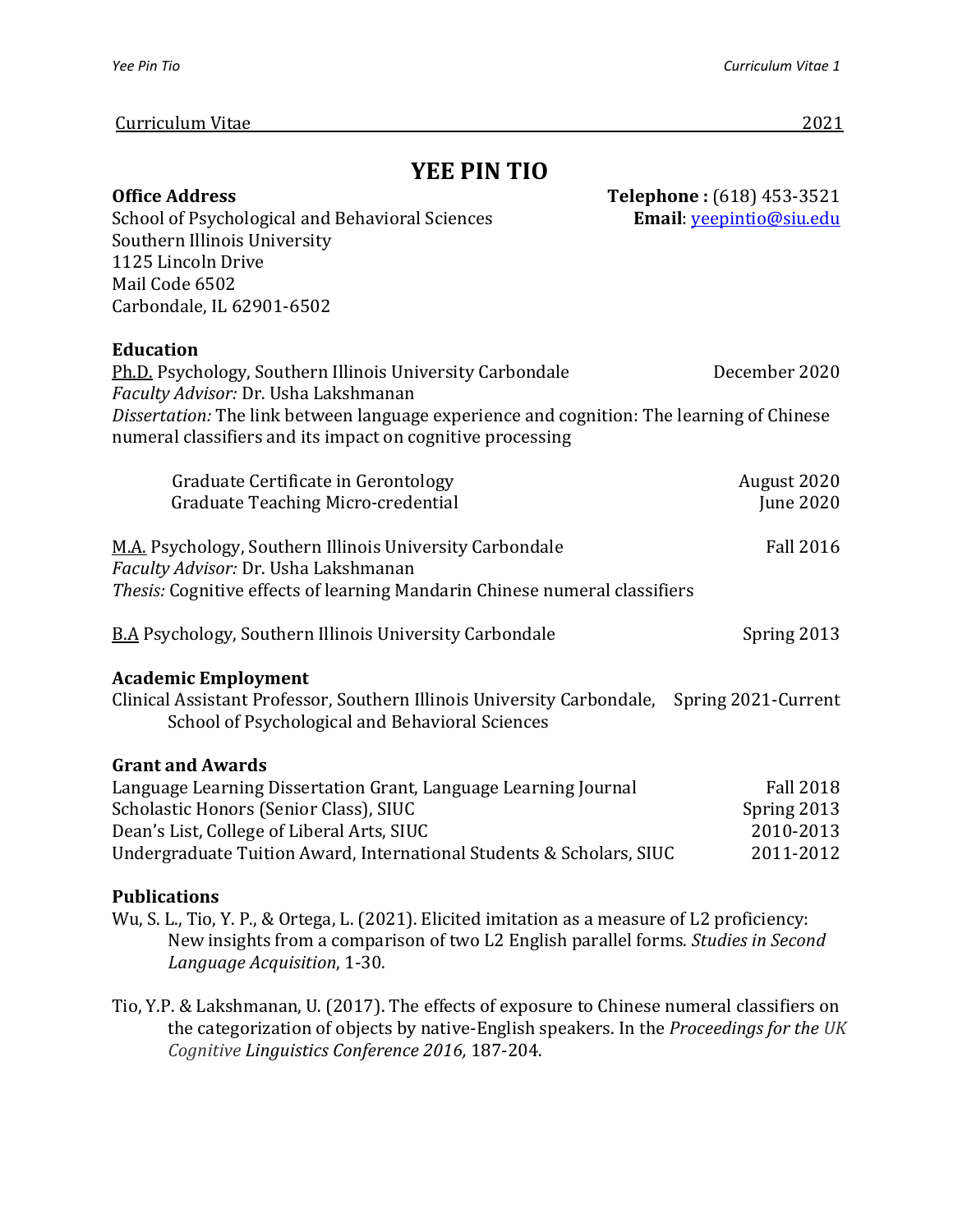#### **Manuscripts in Progress**

- Tio, Y.P., Lakshmanan, U. (2021). *Implicit learning of Chinese numeral classifiers using the Stimulus Equivalence Paradigm.* [Manuscript submitted for publication]. School of Psychological and Behavioral Sciences, Southern Illinois University Carbondale.
- Tio, Y.P, Vladyko, N. & Kibby, M. (2021). *Working Memory and Functional Organization of Middle Frontal Gyrus in Children with Reading Disabilities and/or Attention-Deficit/Hyperactivity Disorder.* [Manuscript in preparation]. School of Psychological and Behavioral Sciences, Southern Illinois University Carbondale.

#### **Teaching Experiences (Southern Illinois University Carbondale)**

| Course Instructor                                         |                              |
|-----------------------------------------------------------|------------------------------|
| <b>Field Research Methods</b>                             | <b>Fall 2021</b>             |
| Adulthood & Aging (Online)                                | <b>Fall 2021</b>             |
| Adolescence & Young Adulthood (Online)                    | Spring 2021                  |
| Intermediate Chinese & Advanced Chinese                   | Spring 2020                  |
| Cognitive Psychology                                      | Fall 2017, 2018, 2019        |
| <b>Research Methods and Statistic</b>                     | Summer 2018, 2019            |
| <u>Lab Instructor</u>                                     |                              |
| Introduction to Neuroanatomy                              | Spring 2017, 2020            |
| Research Methods and Statistic                            | Fall 2015, Spring 2016       |
| <b>Teaching Assistant</b>                                 |                              |
| Experimental Design & Analysis (Graduate Level)           | Spring 2018                  |
| <b>Field Research Methods</b>                             | <b>Fall 2017</b>             |
| Positive Psychology                                       | Spring 2017                  |
| Social Psychology                                         | <b>Fall 2016</b>             |
| <b>Introduction to Neuroscience</b>                       | <b>Fall 2014</b>             |
| Cognitive Psychology                                      | Spring 2014                  |
| Guest Lecture                                             |                              |
| Bilingualism (Topic: Language and Categorization)         | Spring 2020                  |
| Second Language Acquisition (Topic: Language & Cognition) | <b>Fall 2016 Spring 2019</b> |

Social Psychology (Topic: Culture & Gender; Prejudice) Fall 2016 Psycholinguistics (Topic: Language Processing & Bilingualism) Spring 2015 & 2016 Intro to Neuroscience (Topic: Language & Hemispheric Asymmetry) Fall 2014

#### **Research Presentations**

Tio, Y.P. & U. Lakshmanan (2021, August 17-19). *Count-Mass Distinction of Novel Aggregates among Classifier and Non-Classifier Language speakers: Evidence from Chinese-English bilinguals and Chinese-Malay-English trilinguals*. [Paper presentation]. 3rd International Connect Malaysia (Connect'M) Conference, Virtual Conference.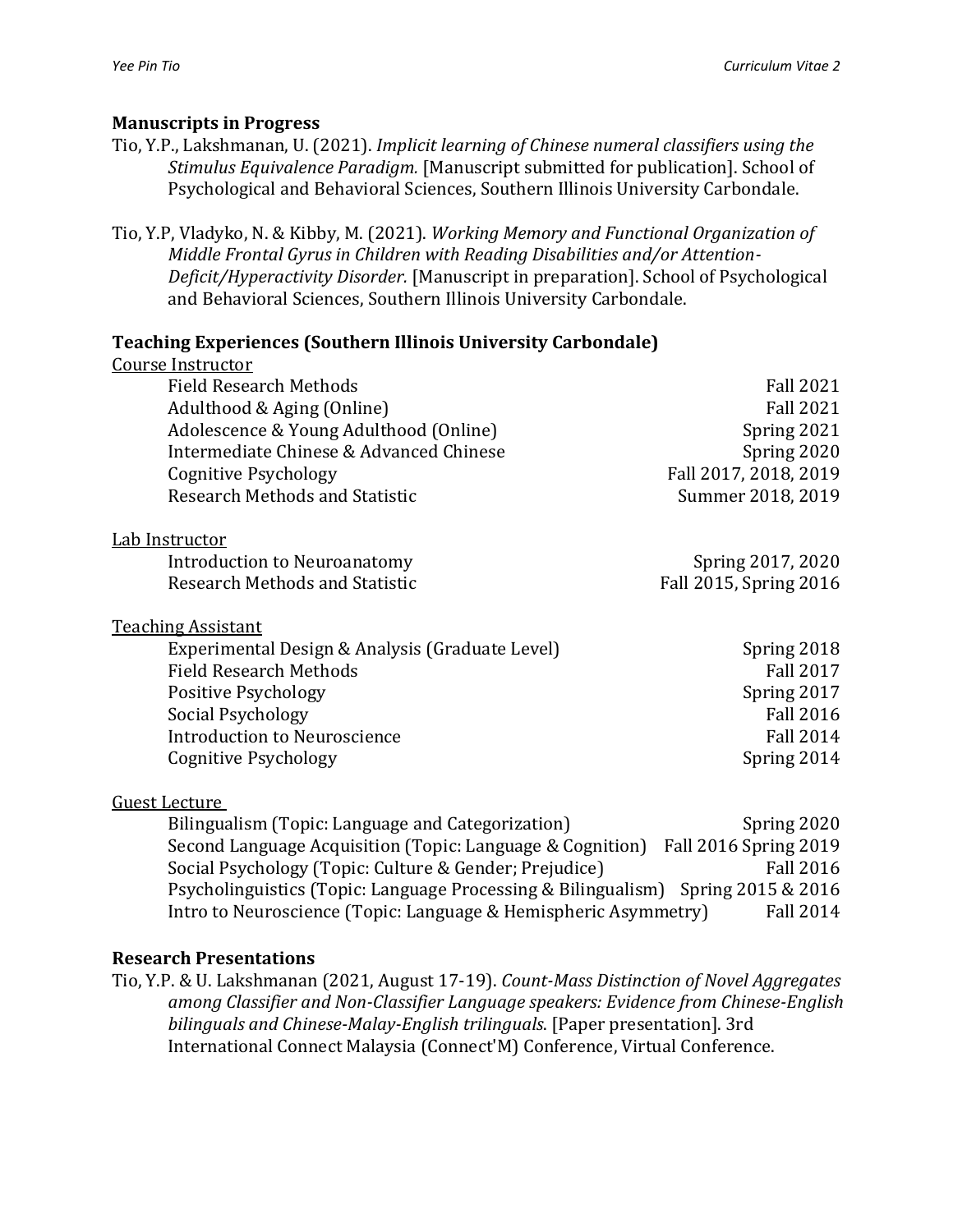- Tio, Y.P. & U. Lakshmanan (2021, March 20-23). *Immediate Versus Delayed Effects of Explicit and Implicit Learning of Chinese Numeral Classifiers on Object-categorization.* [Paper presentation]. American Association for Applied Linguistics (AAAL), Virtual Conference.
- Wu, S.L., Tio, Y.P. & Ortega, L. (2021, March 20-23). *Elicited Imitation as a Measure of L2 Proficiency: A Comparison of Two Parallel English Tests.* [Paper presentation]. American Association for Applied Linguistics (AAAL), Virtual Conference.
- Tio, Y.P. & U. Lakshmanan (2020, November 19-21). *Count-Mass Distinction of Novel Aggregates among Classifier and Non-Classifier Language Speaker.* [Poster presentation]. 61st Annual Meeting of Psychonomic Society, Virtual Meeting.
- Tio, Y.P. & U. Lakshmanan (2019, November 14-17). *The Effects of Explicit and Implicit Learning of Chinese Numeral Classifiers on Object Categorization Preferences during Immediate and Delayed Testing.* [Poster presentation]. 60<sup>th</sup> Annual Meeting of Psychonomic Society, Montreal, Quebec, Canada.
- Tio, Y.P. & U. Lakshmanan (2019, June 23-28). *Does Explicit or Implicit Learning of Chinese Numeral Classifiers Influence Object Categorization?* [Accepted] 12th International Symposium on Bilingualism, Edmonton, Alberta, Canada.
- Tio, Y.P. & U. Lakshmanan (2018, November 16-18). *Explicit vs. Implicit Learning of Chinese Numeral Classifiers and Native-English Speakers' Object Categorization Preferences.*  [Poster presentation]. 59th Annual Meeting of Psychonomic Society, New Orleans, LA, United States.
- Tio, Y.P. & U. Lakshmanan (2018, April 6-8). *The Effects of Explicit and Implicit Learning of Mandarin Chinese Numeral Classifiers on Native English Speaker's Object Categorization.* [Paper presentation]. 10th Annual Meeting of The Illinois Language and Linguistics Society, Urbana-Champaign, IL, United States.
- Lakshmanan, U. & Tio, Y.P. (2017, November 8-11). *Language and Theory of Mind: Assessing Sequential Bilingual Children's Narratives for Mental State Term Use*. [Invited speaker] Assessing World Languages Conference, University of Macau, China.
- Tio, Y.P., & Lakshmanan, U (2016, September 23-26). *The Cognitive Effects of Learning Chinese Numeral Classifiers Using a Multisensory Approach.* [Paper presentation]. Second Language Research Forum, Teachers College, Columbia University, New York, United States.
- Tio, Y.P., & Lakshmanan, U (2016, July 19-22). *The Effects of Exposure to Chinese Numeral Classifiers on the Categorization of Objects by Native-English Speakers.* [Paper presentation]. 6th UK Cognitive Linguistics Conference, Bangor, UK.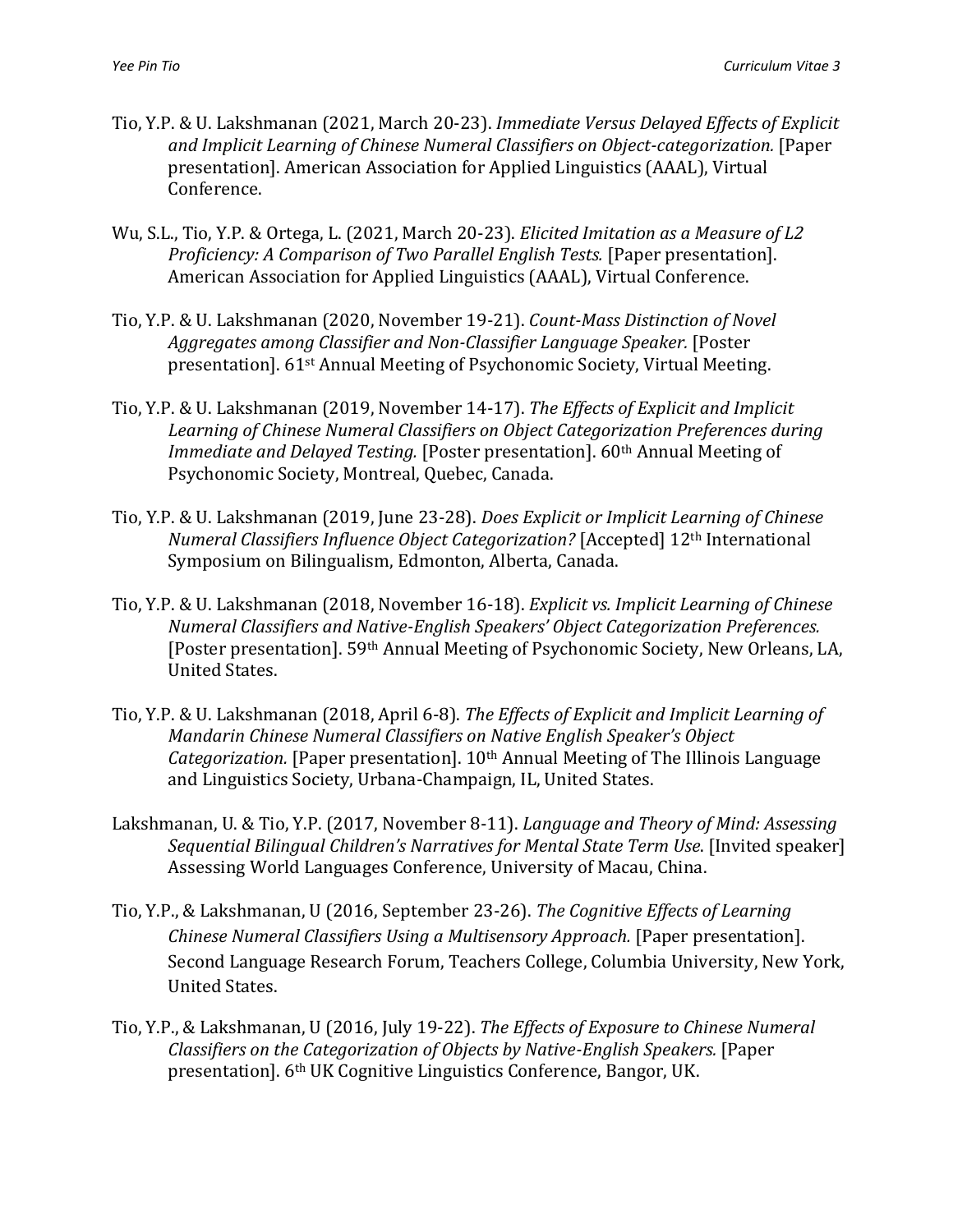- Tio, Y.P., & Lakshmanan, U (2016, April 4). *Does Exposure to Chinese Numeral Classifiers Influence the Way We Categorize Objects?* [Poster presentation]. Graduate Students Creative Activities and Research Forum, Southern Illinois University Carbondale, United States.
- Lakshmanan, U., Tio, Y.P. & Tan, H.Y. (2013, June 10-13). *Language and Theory of Mind: Sequential bilingual children's use of Mental State terms in their L1 and L2 narratives*. [Paper presentation]. 9th International Symposium on Bilingualism, Singapore.
- Tio. Y.P., Klaver, J.M. & Kibby, M.Y. (2012, May 24-27). *BRIEF: Inter-rater Agreement and Relations to Traditional Measures of Executive Functioning*. [Poster presentation] at the Annual Convention of Association of Psychological Science, Chicago, IL, United States.

#### **Book Review**

Lee, Y.T., & Hold, L. (Ed.). (2020). *Dao and daoist ideas for scientist, humanist, and practitioners.* New Yok: Nova Science Publishers.

### **Research Mentorship**

Supervise graduate research assistant in the Child Assessment in the Neuropsychology and Neuroscience Lab (CANN) (PI: Dr. Michelle Kibby) (Spring 2020- current)

Supervised 8 undergraduate research assistants in the Psycholingusitics Lab (PI: Dr. Usha Lakshmanan) (Fall 2013- Fall 2019)

# **Professional & Academic Memberships**

Cognitive Science Society American Association for Applied Linguistics (AAAL) Psychonomic Society Women in Cognitive Science (WICS)

# **Service & Community Activities**

Judge (Behavioral Science Division), Illinois Junior Academy of Science (IJAS) State Exposition (2016-2019)

- Organizing Committee, Brain Awareness Month, Cognitive Science Graduate Organization, SIUC (March 2018, 2019)
- Judge, SIUC Graduate and Professional Creative Activities and Research Forum (GPCARF) (2015-2019)
- Judge, SIUC Undergraduate Creative Activities and Research Forum (UCARF) (2016-2018) Secretary, Cognitive Science Graduate Organization (2013-2015)
- Judge, "Passport to the World" organized by University of Illinois Extension 4-H Youth Development at Shawnee Community College (2017)

Cultural Ambassador, International Fest at Carterville High School (2016)

Cultural Ambassador, Carbondale Community High School Multicultural Festival (2016, 2017)